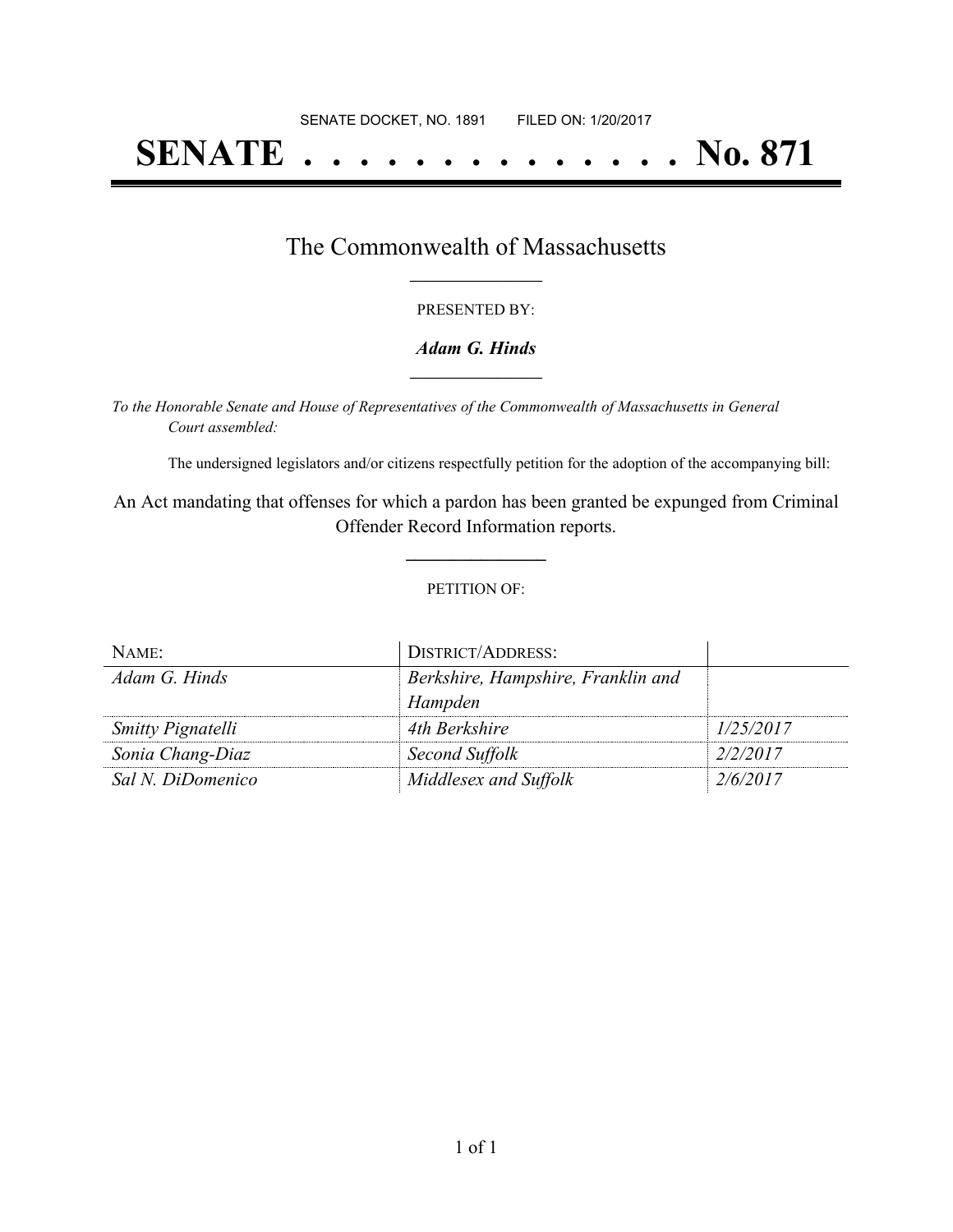# SENATE DOCKET, NO. 1891 FILED ON: 1/20/2017 **SENATE . . . . . . . . . . . . . . No. 871**

By Mr. Hinds, a petition (accompanied by bill, Senate, No. 871) of Adam G. Hinds, William Smitty Pignatelli, Sonia Chang-Diaz and Sal N. DiDomenico for legislation to mandate that offenses for which a pardon has been granted be expunged from criminal offender record information reports. The Judiciary.

### [SIMILAR MATTER FILED IN PREVIOUS SESSION SEE SENATE, NO. *847* OF 2015-2016.]

# The Commonwealth of Massachusetts

**In the One Hundred and Ninetieth General Court (2017-2018) \_\_\_\_\_\_\_\_\_\_\_\_\_\_\_**

**\_\_\_\_\_\_\_\_\_\_\_\_\_\_\_**

An Act mandating that offenses for which a pardon has been granted be expunged from Criminal Offender Record Information reports.

Be it enacted by the Senate and House of Representatives in General Court assembled, and by the authority *of the same, as follows:*

| $\mathbf{1}$    | SECTION 1. Section 172 of chapter 6 of the General Laws, as appearing in the 2012                |
|-----------------|--------------------------------------------------------------------------------------------------|
| $\overline{2}$  | Official Edition, is hereby amended by inserting at the end thereof the following subsection:-   |
| 3               | (o) If a petition for a pardon is granted pursuant to section 152 of chapter 127, the board      |
| 4               | shall cause such petitioner's record in the criminal offender record information system to be    |
| 5               | expunged of any reference or information, including the granting of a pardon, relative to the    |
| 6               | offense for which the petitioner has been pardoned. Upon request, the board shall provide a copy |
| $7\phantom{.0}$ | of such amended report to the recipient of such pardon. Upon a showing that the pardoned         |
| 8               | person may be or has been subject to an adverse decision because of the dissemination of a       |
| 9               | criminal offender record containing information relative to the offense for which a pardon has   |